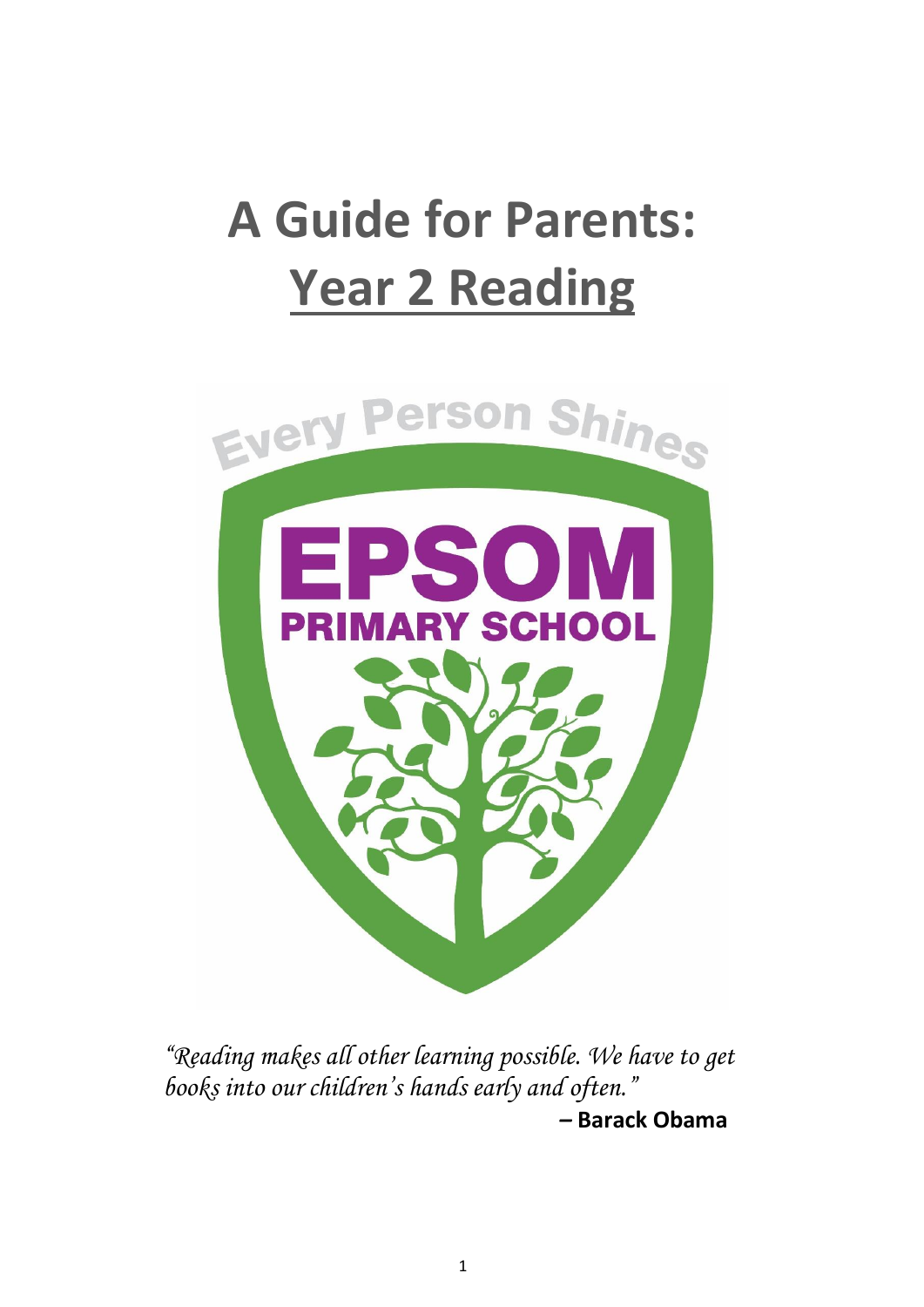

#### **Developing confidence as a reader (age 6-7)**

Your child will now be building on those early reading skills and developing confidence in reading more broadly and fluently. These ideas will help you to keep a good balance between reading for enjoyment across a range of interests and developing the skills to help your child read with even more confidence and efficiency.

#### **Things to try with your child**

#### **Sharing reading**

#### **1. It's still good to share**

Don't give up on talking about picture books, short chapter books and even sharing bedtime stories and information books with your child. Choose what to read together and exchange views. Sharing a love of reading will rub off on them!

#### **2. Take the lead**

Try reading slightly more difficult books together – you read one page and your child reads the next, or you read the main information and they read the captions. Hearing you read fluently and seeing you read for information will help them to see what reading can be.

#### **3. Encourage an opinion**

Talk about books when you've finished reading together. Talk about the characters and what happens in a story, or what specific bit of information was most useful, but also get them to give you their opinions too. Let them tell you if they don't like a book, and why. Part of growing as a reader is learning that it's OK not to like some books or to prefer reading on-screen sometimes!

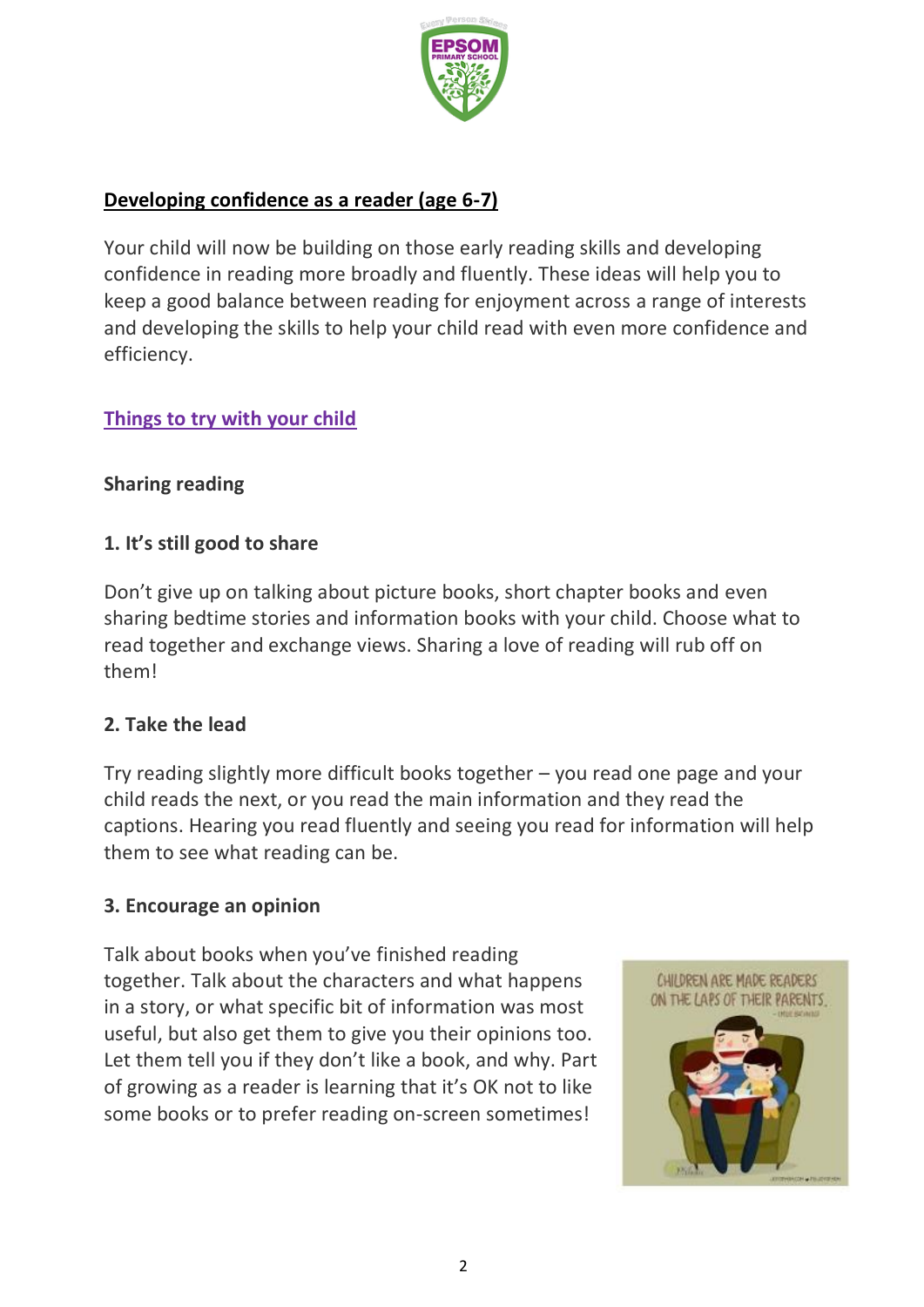

# **4. Make links**

As well as talking about the book itself, make links between events or information in the book and your child's own experiences: *'Do you remember when we did that ...?' Get them to ask questions too: 'Is that how Grandad does it too?'*

## **Practising developing reading skills**

# **1. It's still important to listen**

Your child may be bringing home slightly longer books from school now, but they are still likely to be part of a reading programme and levelled in difficulty so teachers can match the best books to your child's skills. It should be a comfortable read. Enjoy talking about it together too.

## **2. Still phonics first**

It's still good to try sounding out and blending a word your child gets stuck on. But now you may also try different tactics too. For example, get them to say the first sound of the word, or break it into chunks or syllables, for example *camping* or *butt-er-fly*. Alternatively, ask them to read the whole sentence again, focusing on the meaning.

## **3. Spot letter patterns in words**

Ask your child to point out words that look like they should rhyme but don't: *home and come;* do and no. And words which do rhyme even though they look different: *come and sum; there, bear, hair*. This will help with their writing too.

## **4. Get your child to perform**

When your child reads aloud encourage lots of expression and get them to use different voices for the different characters or to use different volume or pace. Reading to a younger sibling might demand this and is great practice! Or get them to try learning a poem off by heart. And making a sound recording is fun too.

'All the reading she had done had given her a view of life that they had never seen.'

> Roald Dahl Matilda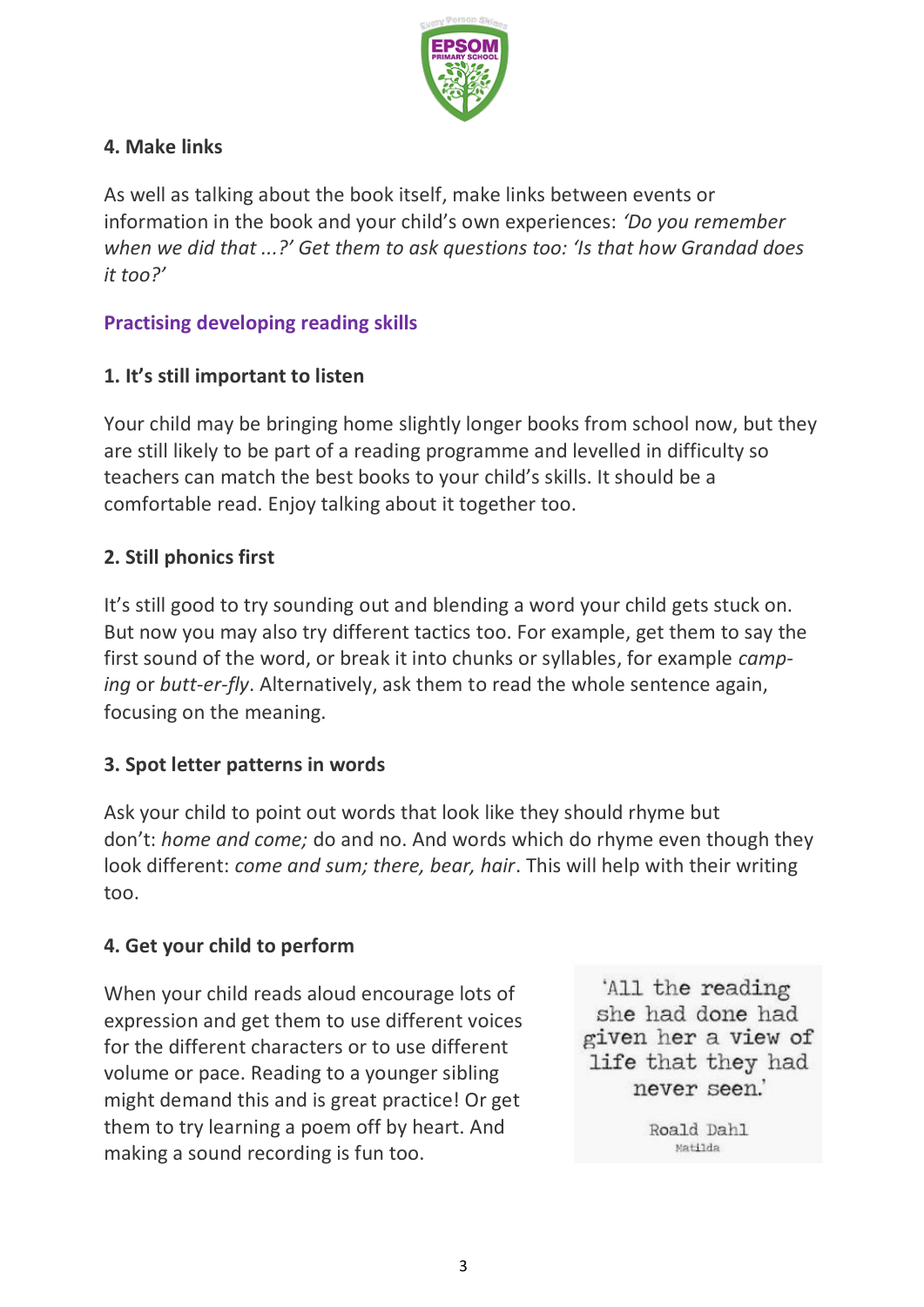

## **5. Quiet time and silent reading**

As well as reading books aloud together, encourage your child to sometimes read alone and sometimes silently. This isn't as easy as it sounds, but it shows that your child is reading more effortlessly. Show how you read your own book or newspaper silently.

## **The KS1 Reading Content**

The key stage 1 English reading tests will focus on the comprehension elements of the national curriculum.

The following table shows the content:

| Content        |                                                                                                                        |
|----------------|------------------------------------------------------------------------------------------------------------------------|
| 1a             | draw on knowledge of vocabulary to understand texts                                                                    |
| 1 <sub>b</sub> | identify / explain key aspects of fiction and non-fiction texts, such as<br>characters, events, titles and information |
| 1c             | identify and explain the sequence of events in texts                                                                   |
| 1 <sub>d</sub> | make inferences from the text                                                                                          |
| 1e             | predict what might happen on the basis of what has been read so far                                                    |

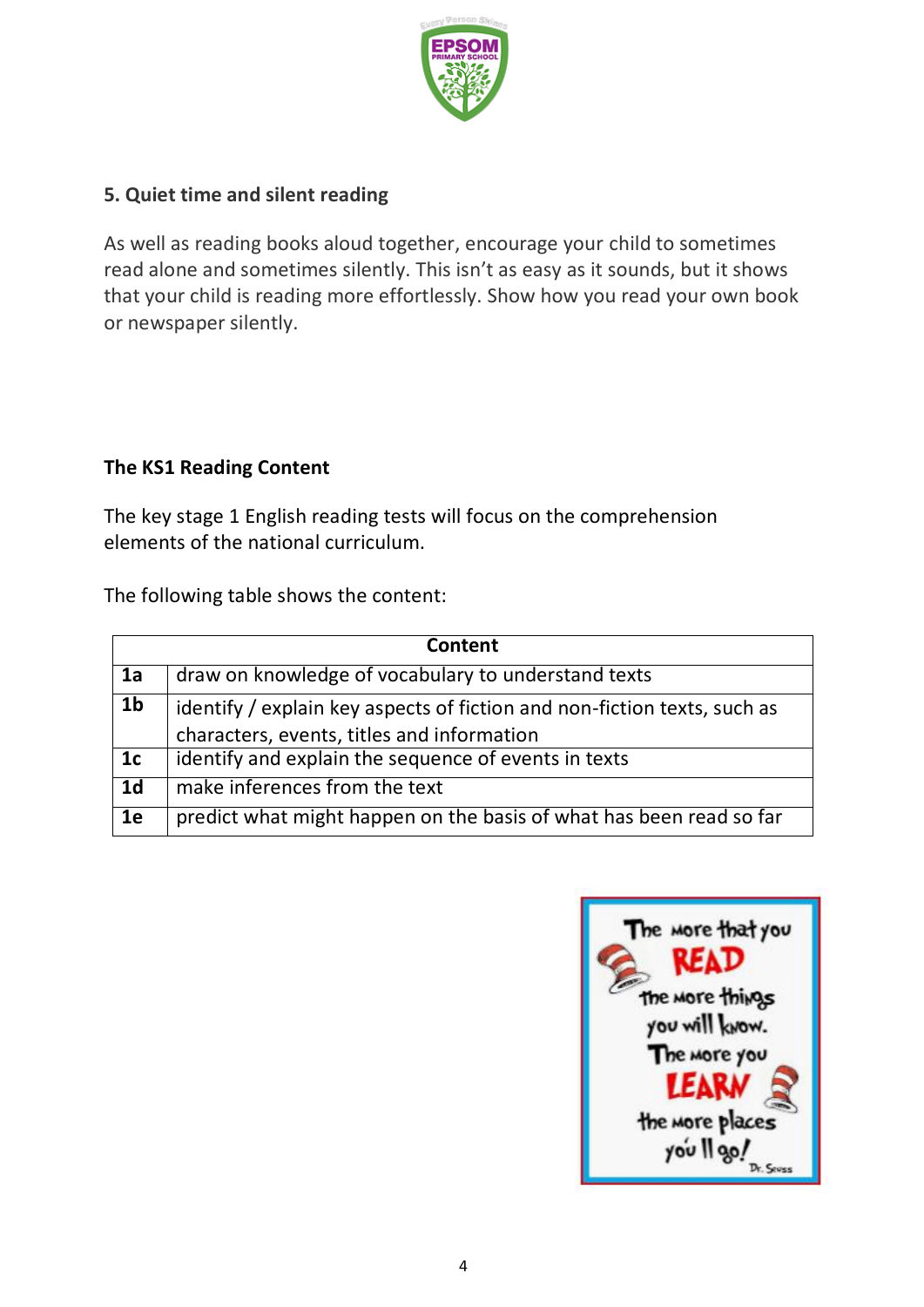

#### **1a: Draw on knowledge of vocabulary to understand texts**

- What does this… word/phrase/sentence… tell you about… character/setting/mood etc?
- Highlight a key phrase or line. By using this word, what effect has the author created?
- $\bullet$  In the story, 'x' is mentioned a lot. Why?
- The writer uses words like … to describe …. What does thistell you about a character or setting?
- What other words/phrases could the author have used?
- The writer uses …words/phrases…to describe … How does this make you feel?
- How has the writer made you and/or character feel ...happy /sad/angry/ frustrated/lonely/bitter etc? Can you find those words?
- Which words and /or phrases make you think/feel…?

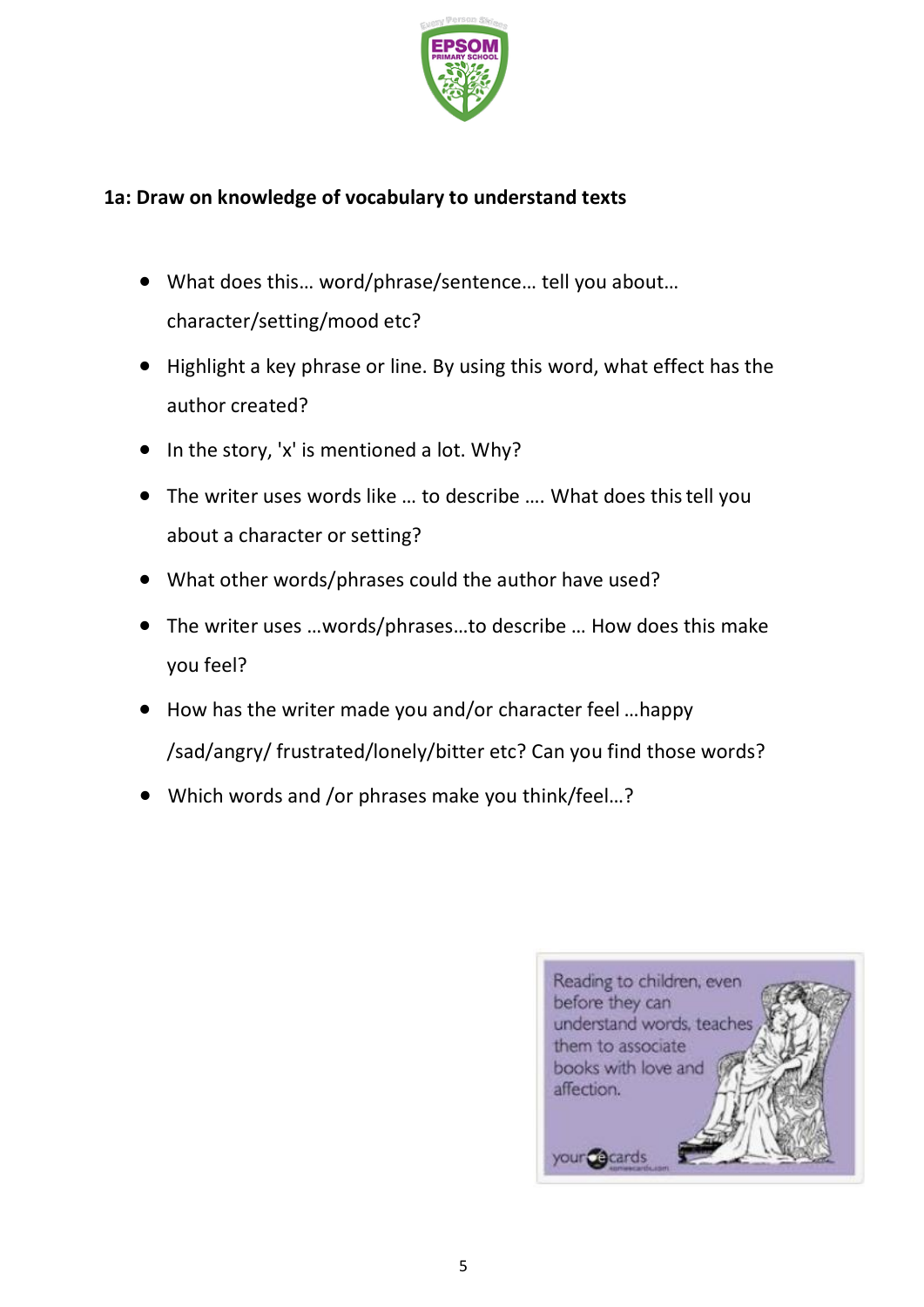

# **1b: Identify and explain key aspects of fiction and non- fiction texts, such as characters, events, titles and information**

- Where/when does the story take place?
- What did s/he/it look like?
- Who was s/he/it?
- Where did s/he/it live?
- Who are the characters in the book?
- Where in the book would you find...?
- What do you think is happening here?
- What happened in the story?
- What might this mean?
- Through whose eyes is the story told?
- Which part of the story best describes the setting?
- What part of the story do you like best?
- What evidence do you have to justify your opinion?
- Find, it. Prove it.
- How do the title/contents page/chapter headings/glossary/index… help me find information inthis book?
- Which part of the text should I use to find...?
- Why has the author organised the information like this?

Before they read words, children are reading pictures. David Wiesner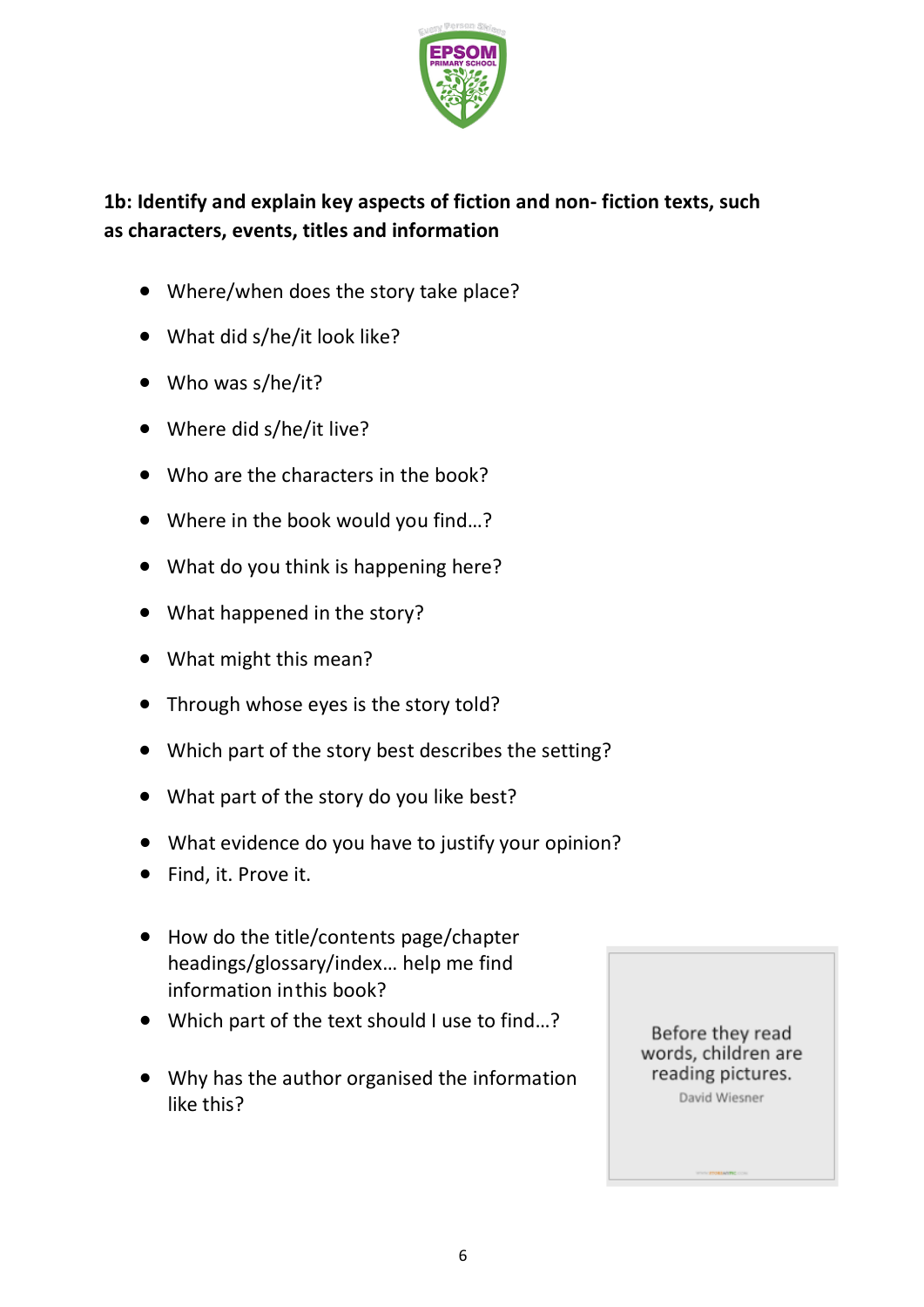

#### **1c: Identify and explain the sequence of events in texts**

- What happens first in the story?
- Use three sentences to describe the beginning, middle andend of this text?
- You've got 'x' words; sum up this story.
- Sort these sentences/paragraphs/chapter headings from the story.
- Make a table/chart to show what happens in different parts of the story.
- Why does the main character do 'x' in the middle of the story?
- How does the hero save the day in the story?

#### **1d: Make inferences from the text**

- What makes you think that?
- Which words give you that impression?
- How do you feel about...?
- Can you explain why...?
- I wonder what the writer intended?
- I wonder why the writer decided to...?
- What do these words mean and why do you think the author chose them?

If you want your children to be intelligent, read them fairy tales. If you want them to be more intelligent, read them more fairy tales.

Albert Einstein